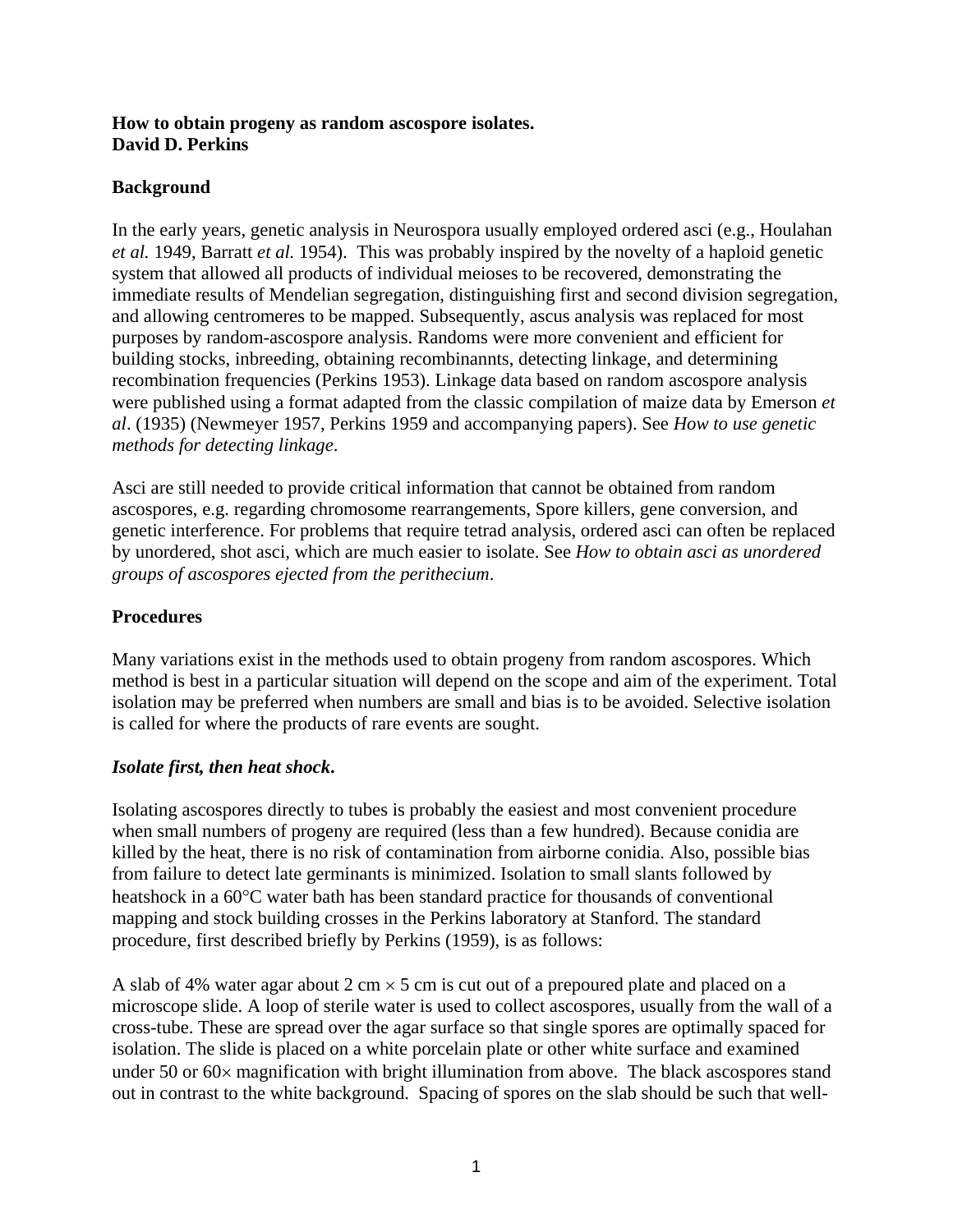separated single ascospores are common. If they are too crowded, an additional loop of water is added and the loop is used to sweep surplus ascospores aside and increase the spacing between those that remain. If ascospores are too sparse, another loopful is added and spread. A flattened, sharpened platinum-iridium blade (in an 8.5 cm needle-holder) is then used to pick up wellseparated ascospores and tube them, one by one, without ever touching the spore. (See *How to make tapered platinum-iridium needles and use them for ascospore isolation.*). Once an ascospore has been selected, the needle is inserted near the spore at an angle to the surface of about 30°. The needle is lifted slightly to fracture the agar along lines that encompass the ascospore. The blade is then maneuvered so that the dislodged piece  $(-0.25 \text{ mm diameter})$ adheres to it by surface tension as it is lifted out of the slab. The spore-bearing agar fragment is placed right-side-up on the surface of a slant in a  $10 \times 75$  mm culture tube or on the surface of a sorbose plate The transferred piece is visible to the naked eye, confirming that the ascospore is no longer on the needle. With practice, 100 ascospores can be isolated in less than an hour.

The method works best when the agar substrate is rather stiff, and the surface on which spores are spread is not overtly wet. Medium with an agar concentration less than 4% does not fracture properly and the piece to be lifted out does not adhere well to the blade. During manual isolation, the hand is steadied and tremor is minimized by bracing the heel of the hand on the corner of the microscope stage. First, while being viewed from the side, the needle blade is positioned well above the agar slab, ensuring that it will not hit the agar. Then, while viewed through the microscope, the needle is moved horizontally until the blade comes into the field of vision. The tip can then be safely lowered to the agar surface near the ascospore that is selected for isolation.

The platinum blade is flamed between transfers, using either a small bunsen burner or an alcohol lamp. By the time it has moved from the flame to the agar slab, a properly flattened blade will have cooled sufficiently to be ready for carving out the next piece of agar without melting it or activating the ascospore.

When ascospores are being isolated to 75 mm tubes, spare tubes with sterile plugs should be on hand, for use when a cotton plug is dropped, as is bound to happen.

Racks carrying 100 tubes are convenient. Each rack is labeled by affixing an adhesive paper label to the cotton plugs. Heat shock is by immersing the tubes to a depth of  $\sim$ 3 cm for 30 minutes in a 60°C water bath with a false floor. After being removed from the bath, tubes should never be returned to 60° because activated ascospores are hypersensitive to heat and will be killed.

Many variations are possible, such as using liquid medium in the tubes. If ascospores are germinated on a 4% agar plate, individual germlings can be picked up from the surface of the plate and tubed in similar fashion. If preferred, ascospores or germlings may be transferred to marked positions on sorbose plates rather than to tubes. Square plastic petri dishes with a grid are convenient but expensive. Ordinary round plates can be used effectively if placed over a paper grid that is marked with spaced numbers 1−26, or 1−16, or 1−37. Nichrome wire rather than platinum-iridium can be used to make a flattened blade for isolating spores, but it deteriorates rapidly because of oxidation, whereas platinum-iridium stays bright and clean.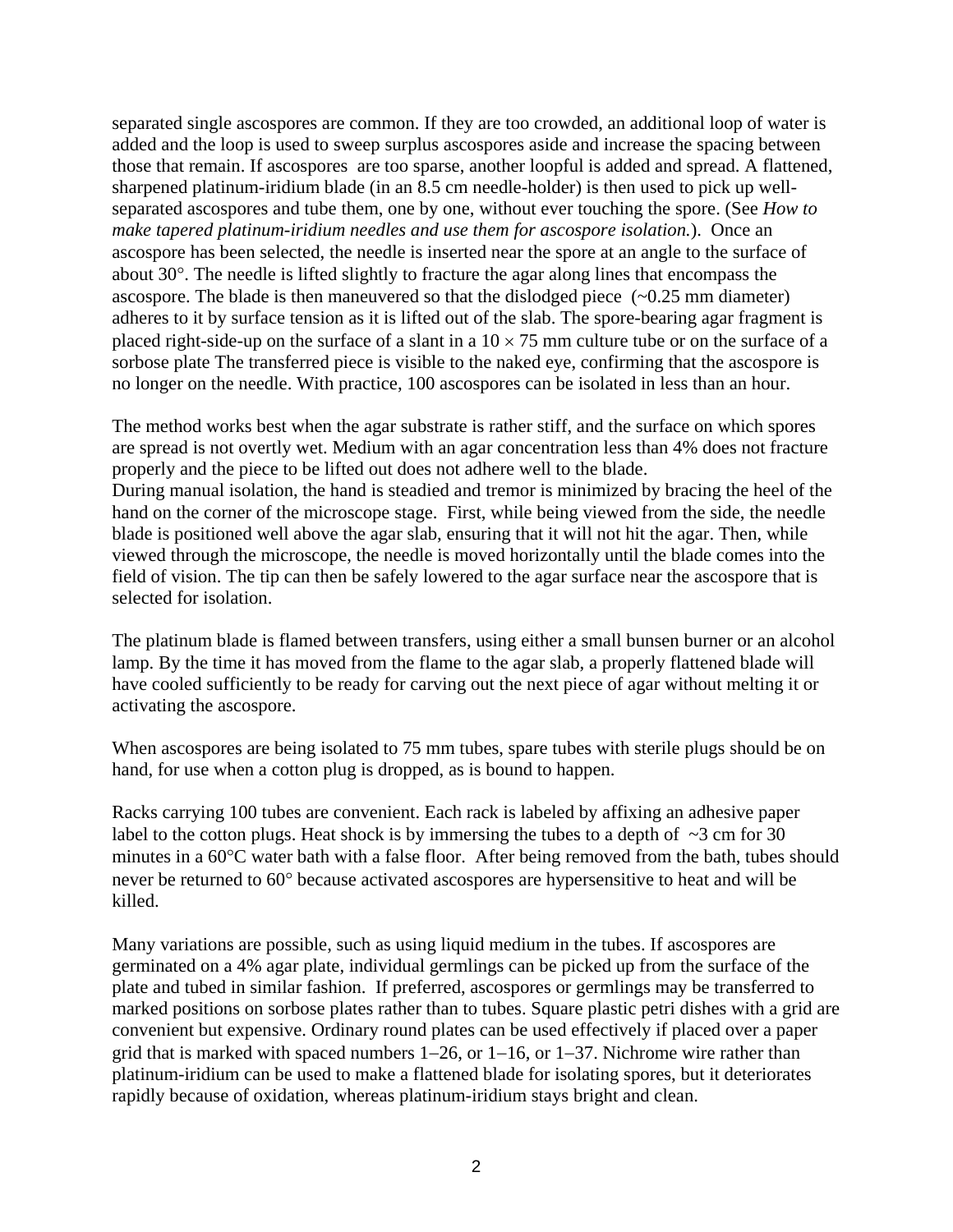### *Heat shock, then isolate.*

In many laboratories, ascospores are routinely heat shocked and allowed to germinate before they are isolated. This avoids the effort wasted when nongerminants are tubed. Heat shocking prior to isolation will usually be preferred when numbers are large and accurate counts are needed, or when desired segregant types are phenotypically distinguishable under the microscope soon after germination, as may be true for some but not all morphological mutants and for certain auxotrophs on diagnostic media (Lein *et al*. 1948; see Wagner and Mitchell 1955, Fig. 29 [reproduced as Fig. 20 in Perkins *et al*. 2001]).

Again, there are many variations in the procedures used. A spreader may be used to distribute the ascospores over the surface of a prepoured plate, either before or after heat shock. Alternatively, prepoured plates may be overlayered with dilute agar medium containing heatshocked ascospores.

### *Spread on plate before activating.*

Plates are prepoured using minimal 3% or 4% agar medium with 1% sucrose (plus supplements if needed). Some laboratories prefer sorbose medium. A large drop of water is placed in the middle of the plate, and a loop with sterile water is used to take ascospores from the wall of a cross tube and place them in the drop. The drop is examined at 40 to  $60 \times$  under a dissecting microscope to check the number of spores. About 200 ascospores per plate is optimal. If necessary, additional ascospores are added. (Alternatively, ascospores are placed in 0.5 ml sterile water in  $10 \times 75$  mm tubes which are then poured into the plates.) The spores are distributed over the plate with a sterile glass spreader.

Plates are heat shocked, either for 1 hour in a 60°C oven or (preferably) 30 minutes in a covered water bath with the uncovered petri-dish bottom just touching the water to ensure heat transfer. Following heat shock, germlings can be isolated after 4 or 5 hours incubation at 34°C (or overnight at 19°C). Different morphologies and requirements can often be recognized soon after germination.

If a conventional glass spreader is used repeatedly, ascospores may not all be killed when the spreader is dipped in alcohol between uses and the alcohol is burned off (Newmeyer and Wallace 1971). This would be a problem only if the spreader is to be used for different batches of spores. Throw-away spreaders that present no such problems can readily be made anew using sterile long-nosed disposable pipettes (e.g., VWR Cat. No. 14672-380). This is done by making two (or three) bends successively in the thin nose of the pipette by approaching it to a small flame such as a bunsen burner pilot-light or an alcohol lamp.

# *Activate before spreading or overlayering.*

The following description is adapted from Davis and de Serres (1970):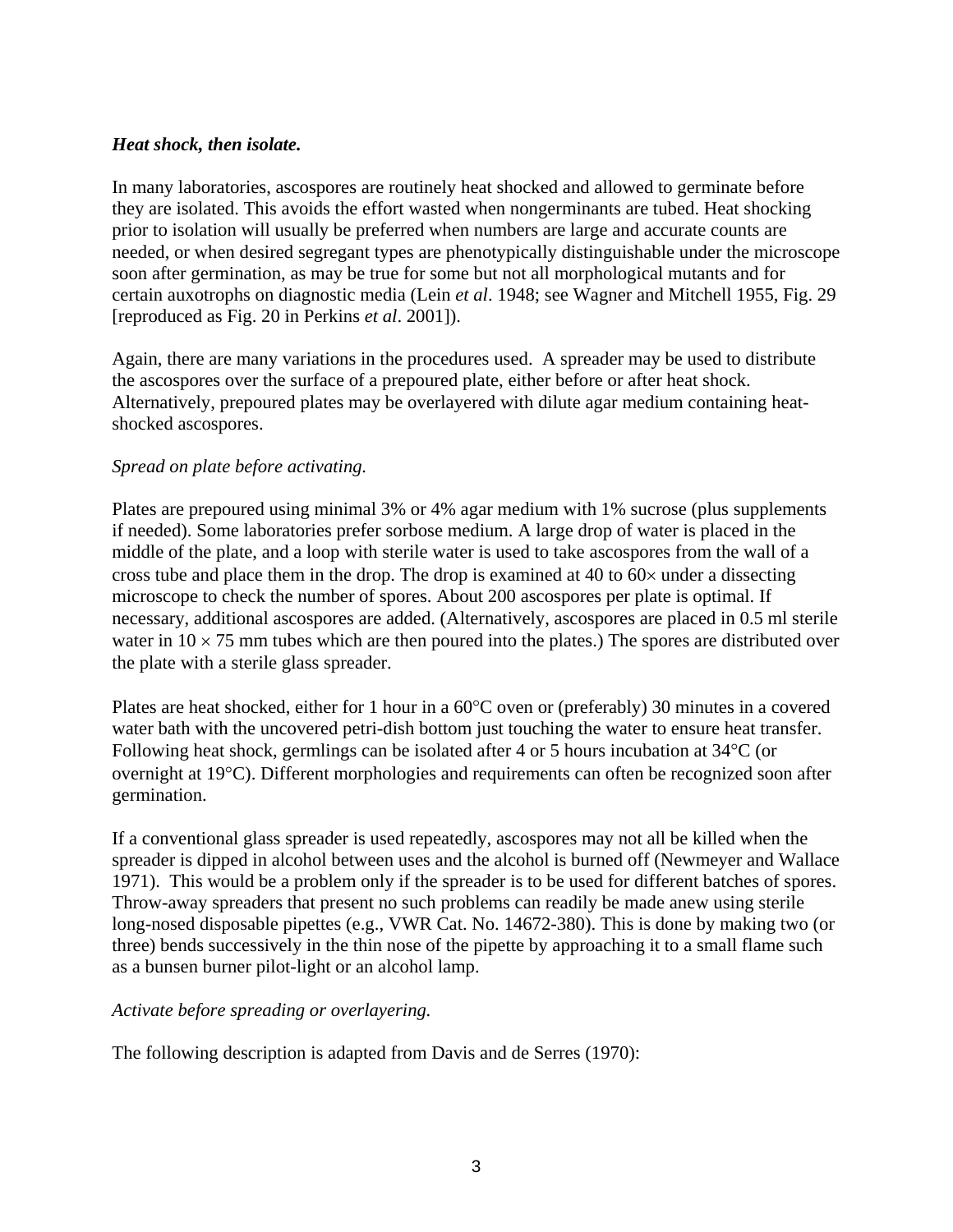"Ascospores are suspended in sterile 0.1% agar (in water) to prevent settling, and are diluted appropriately in the same medium. [0.1% agar is viscous but does not gel at room temperture.] Hemacytometer counts are made to determine the proper dilution. Pipetting of suspensions should be done slowly to keep ascospores uniformly suspended. The ascospore suspension is heat-shocked in a covered water bath and plated on regular plating medium at a dilution roughly adjusted to minimize colony overlap after 18−20 hours growth at 25°C. Colonies demonstrably arising from single ascospores are isolated into tubes at this point. Care should be taken in the isolation procedure to avoid hyphae of adjacent colonies which lie out of focus within the agar."

"Hyphae that spread beneath the agar surface from neighboring colonies are best seen if isolating is done under 30× magnification or higher, with the plate on the stage of a dissecting microscope and with illumination from below and at a slight angle."

Metzenberg (1989) has described the following method to prevent suspended ascospores from settling:

"It is often desirable to plate Neurospora ascospores for quantitative counts. This is made more difficult because they are so large and dense that they settle out of suspension very quickly. Often this is partly remedied by suspending them in 0.05% agar instead of water. In my experience, however, the agar often coagulates into small irregular masses, giving an unpredictable viscosity, and also a "noisy" field of view under the microscope. A 1% solution of polyvinyl pyrrolidone (PVP-360, Sigma Chemical Co.) provides a good viscosity and appears to be completely nontoxic. It is conveniently made up and autoclaved as a 10% solution (w/v), and then one part is added to about nine parts of ascospores suspended in water."

When large numbers are involved or accurate counts are needed, overlayering rather than spreading is preferred. The following procedure for plating ascospores in a shallow top layer is taken from several sources, including Newmeyer (1954), Murray (1960, 1963), and Catcheside and Austin (1971).

"Plates are prepoured with an underlayer (Vogel's medium with sorbose 0.5%, glucose 0.0125%, fructose 0.025%, agar 2%, and supplements as needed). Ascospores are suspended at the desired concentration in unsupplemented Vogel's medium with 0.1% sucrose, 0.5% or 0.6% agar. After heatshock, overlayering is with 2.5 ml to 5 ml spore suspension per plate. Before adding the overlayering, the prepoured plates are brought to 60°C so that ascospores will sink to the bottom of the overlayer for ease of observation. Rather than pipetting the overlayer, portions of the spore suspension may be distributed to  $12 \times 100$  mm tubes (2.5 ml each) prior to heatshock, and poured from the tubes."

In all the above, it should be noted that glass petri plates, used in early studies, are somewhat larger than the plastic plates now in use. Volumes may therefore need to be altered slightly.

#### **References**